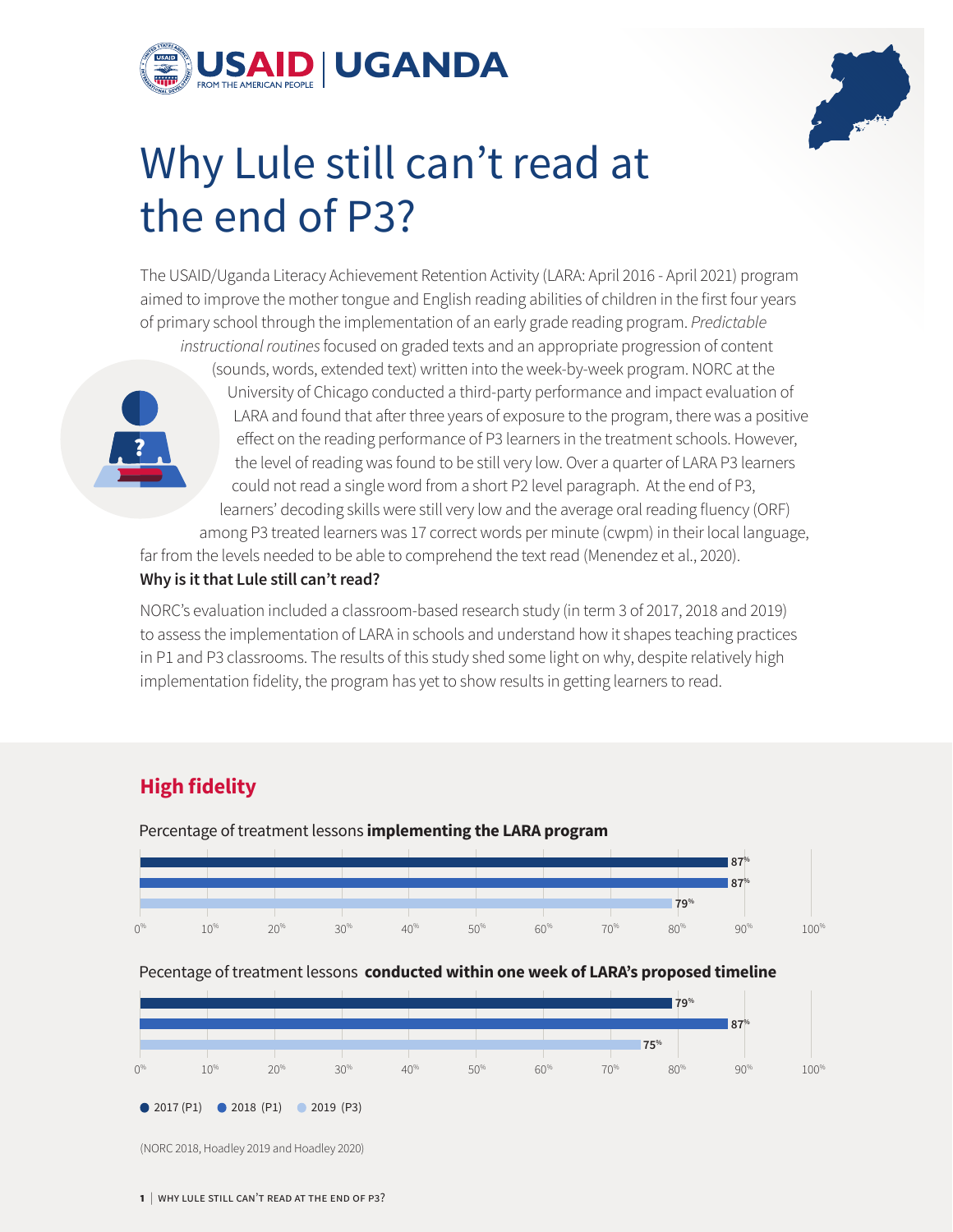We identify five classroom-based issues that potentially undermine reading acquisition.

## **1** | **Lule doesn't have the opportunity to read on his own**

When it occurred, reading in all classes was constituted as a communal, oral performance with the teacher emphasizing pronunciation. It was highly repetitive leading to memorizing of the text. This is distinctly different from what the ultimate goal of reading is – to individually and silently retrieve meaning from text. In P3, individual 'whisper' reading is one of the steps of the program, but was seen in only two classrooms. Linked to this communal reading, the blackboard was the *dominant* text learners read from in 60 percent of the treatment classrooms. Further, opportunities to read extended text (longer than a sentence) was limited. In nine of the 23 P3 treatment lessons, there was no reading of extended text by learners in the course of the lessons and they were not read to by the teacher. Opportunities to read extended text were far fewer at the P3 level in both treatment and control school lessons than they were at the P1 level in 2018 (Hoadley, 2020). Only through opportunities to read on his own will Lule learn to read.



There is now widespread agreement that learning vocabulary, developing oral language skills, and acquiring background knowledge are as important to learning to read as the tasks of learning letters, sounds, decoding and fluency. These aspects were undeveloped or absent in the observed LARA lessons.

## **2** | **Lule's lessons focus on constrained skills**

It is relatively straightforward and rewarding to teach young children phonological awareness and phonics, as these are constrained skill domains and children can generally master them. Skill domains like vocabulary and comprehension are much larger, less well-defined, and thus less likely to be taught in many instances. They are, however, crucial determinants of long-term literacy success. The more difficult and open-ended elements and steps of the program were left out. In P1, the dominant focus was on phonics and the extensive repetition of sounds (NORC 2018 and Hoadley 2019). These lower order decoding skills took the place of teaching vocabulary, engaging in understanding the meaning of text and discussing themes and background knowledge. At the P3 level, vocabulary and language structures were taught superficially. Rather than understanding the meaning of word segments (morphological awareness), the focus was on identifying and counting syllables. Comprehension questions were infrequent, closed and low-level. Emphasis on constrained skills for Lule came at the cost of developing fluency and comprehension. Extensive practice in phonemic awareness and phonics also didn't translate into high levels of decoding skills in assessments at the end of P3 (Hoadley 2020).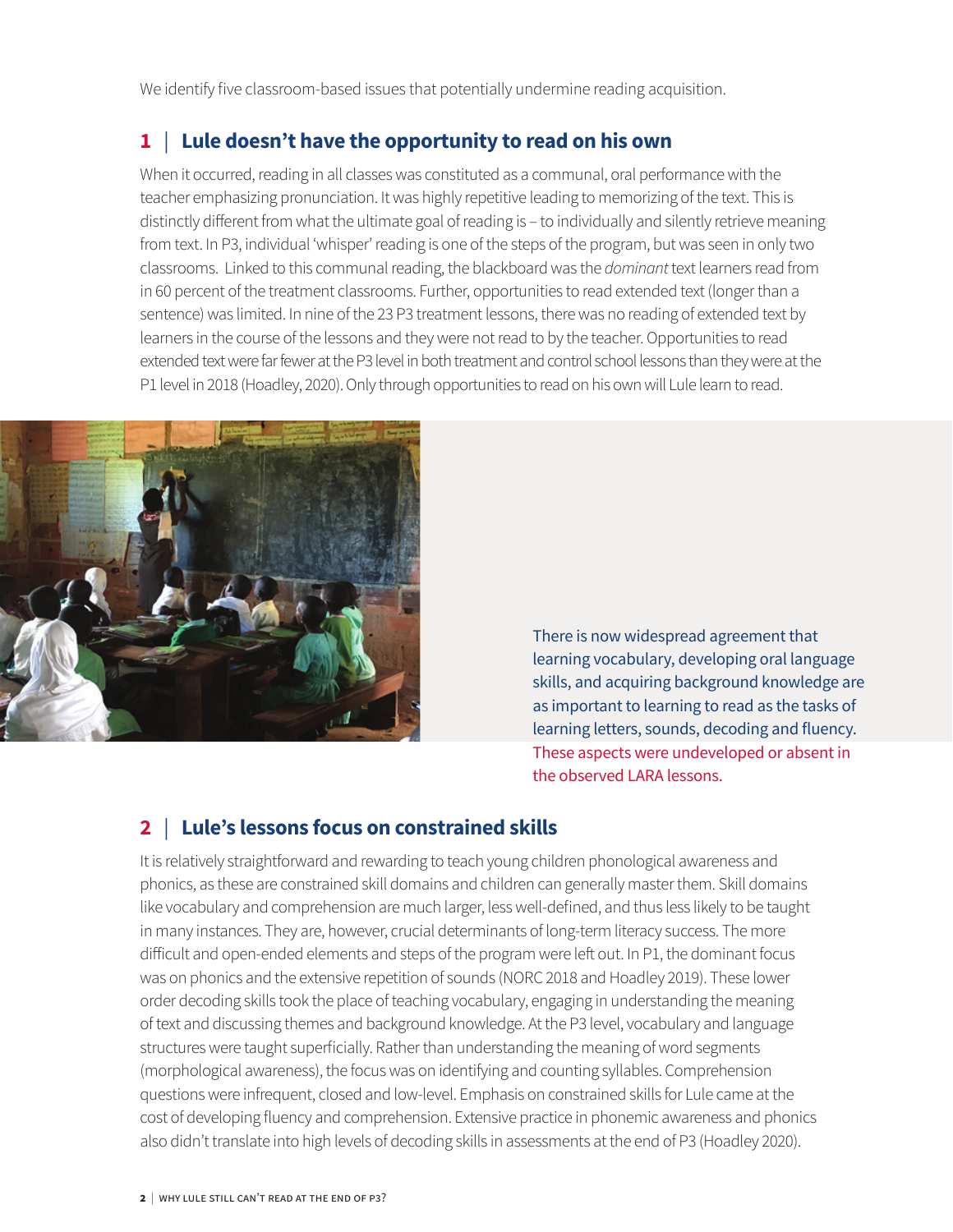## **3** | **Classroom talk is restricted and repetitive**

Classroom discourse generally consisted of simple chained sequences of teacher initiation and learner chorused response. In P1, teacher initiation entailed a closed question or close phrase requiring a single word response from learners. This was a highly ritualized form of instruction, with the twomove exchange structure precluding feedback on learner responses (Hoadley 2019 and NORC 2018). Likewise, most of the talk at P3 level consisted of repetitive chants of sounds, words and on occasion a paragraph. There was very little discussion of text or ideas. Across all the classrooms only one learner was seen to ask a question, and this question was deferred by the teacher (Hoadley 2020). Low levels of oral language ability and poor overall language skills have consistently been linked to reading comprehension difficulties (Snow, 2017). Lule needs to engage in rich classroom talk that provides opportunities for meaning-making, extends understanding and models rich vocabulary.

> Across observations of 93 lessons, only once did a learner ask a question!

#### **Lara Pupil book. Term 1, Week 10.**



## **4** | **Lule is not motivated to read**

The reading of passages in the classrooms was very repetitive, with little time expended on getting learners to engage in the contextual meaning

of the text and its relation to learners' prior and new knowledge. In one classroom the class read a single passage 23 times. By the end, most had memorized it. In another lesson, the teacher began the lesson by asking pupils to close their eyes and recite the passage from the previous day. Reading was often construed in this way – as remembering text rather than retrieving meaning from it, thus undermining Lule's motivation to read. Further, the themes and topics across lessons were very local, reflecting Lule's everyday world. Relying so heavily on the community's knowledge base has limited interest and motivation for Lule (Menon et al, 2019). Community-based knowledge should be invoked in order to move Lule beyond his everyday understandings of the world to give him the background knowledge and vocabulary to read widely and think beyond his existing experience.